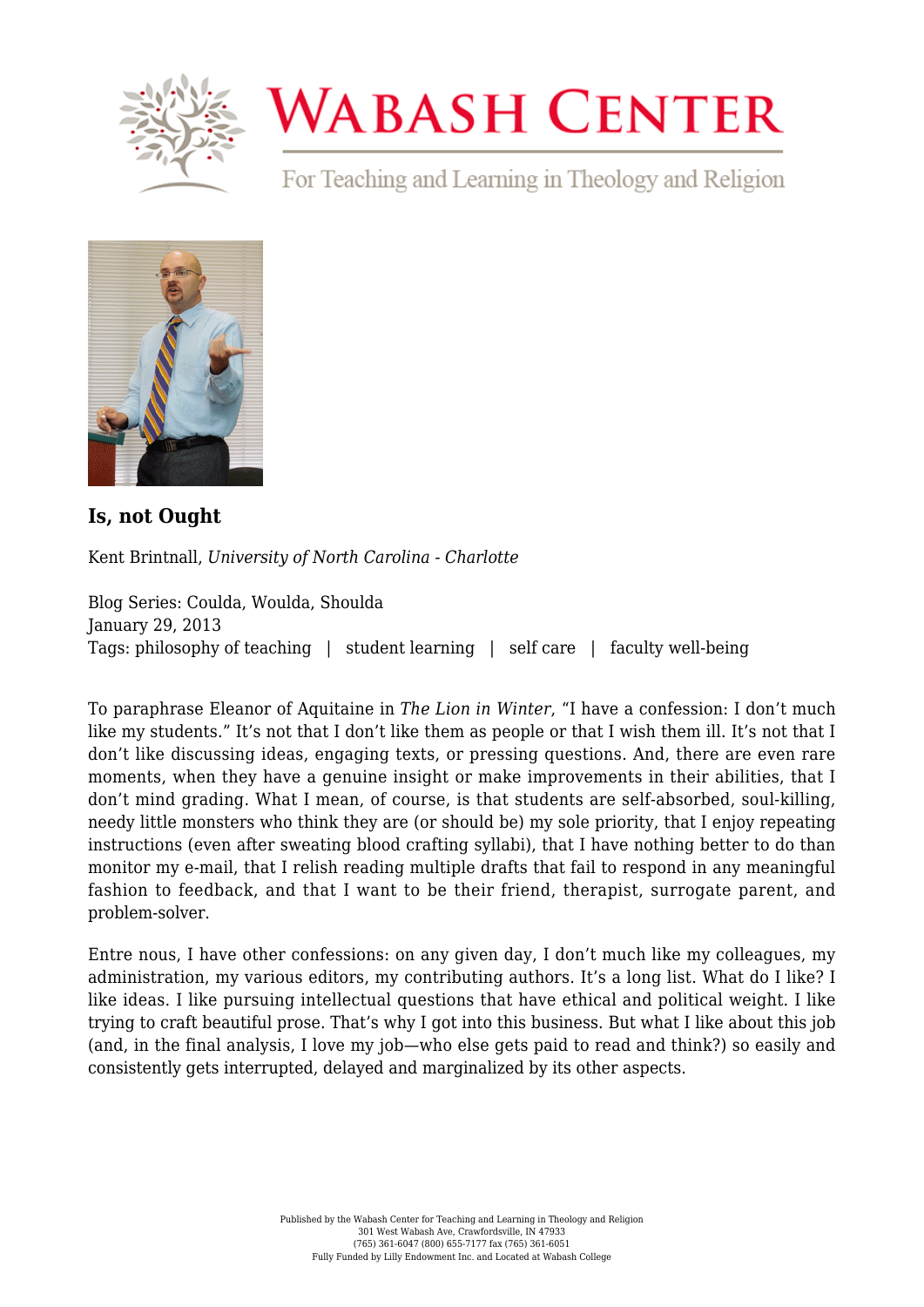As much as we must resist cynicism and remember how rewarding our jobs can be, we also have to recognize that our jobs are fundamentally impossible. The lesson I am still learning from my first years of teaching? We can't do everything we're expected to do. We certainly can't do it all equally well. So, we should stop trying.

Although it's a slow and imperfect process, recognizing the fundamental impossibility of our jobs has been liberating rather than a source of despair. If we can't do everything we're expected to do, then we necessarily have to choose what we will do and how we will spend our limited resources. While having tenure makes this process easier, tenure adds additional options to the menu. Much more importantly, prior to tenure, one establishes the habits and expectations for how one will spend time and focus attention. Figuring out where your passion lies and how to keep the main thing the main thing is not something that can be put off until later. (I say this to myself first.)

With respect to students, in my first years of teaching, I set patterns of answering e-mail with lightning speed, turning around meticulously annotated drafts in less than twenty-four hours, and setting meetings on students' schedules. I not only thought this was expected of me and that it would result in improved student performance, but that I wanted to dedicate myself primarily to being a "good teacher." Similarly, with respect to service, I established myself as the willing and responsible committee member because I have typically been very invested in the success of institutions of which I am a part. I was not sufficiently aware of how the size of this institution would forestall my ability to make change, and the ways in which competency is quickly exploited.

More recently, as I've realized that I have to set different priorities if I want time to pursue ideas, I've begun (emphasis on begun) to ask myself three questions: Is this interesting? Is it useful? Is it going to replenish or deplete my energy? These questions are not perfect; they don't always point in the same direction; and they don't eliminate the reality that a job is a job, which means I am often simply required to do things. But, they help. For example, commenting on student work in detail takes a great deal of time and can be quite boring, but I rarely have students contest grades or ask me to clarify expectations. Because I find one-on-one meetings and flurries of individual e-mails much more energy depleting than writing comments, I continue this practice. When designing courses, I try very hard to choose materials and topics that have some connection to my research questions—or, at the very least, are fun or easy to teach. When serving on committees, I try to find commitments that will allow me to shape policy that will make my life better (this relates both to topic and organizational level), or will reflect well on my department, or will allow me to develop intellectual—or social—relationships.

I am learning that I have to be very honest about what matters to me about this job. Should and ought talk paralyzes, and comparing myself to some fantasy of the perfect scholar-teacher is not much more helpful. I have to know which tasks among the hundreds I could perform are the ones I most (1) want and (2) need to perform. Then, with steely courage, conviction and determination, I must strive to do everything I can to spend most of my time doing those